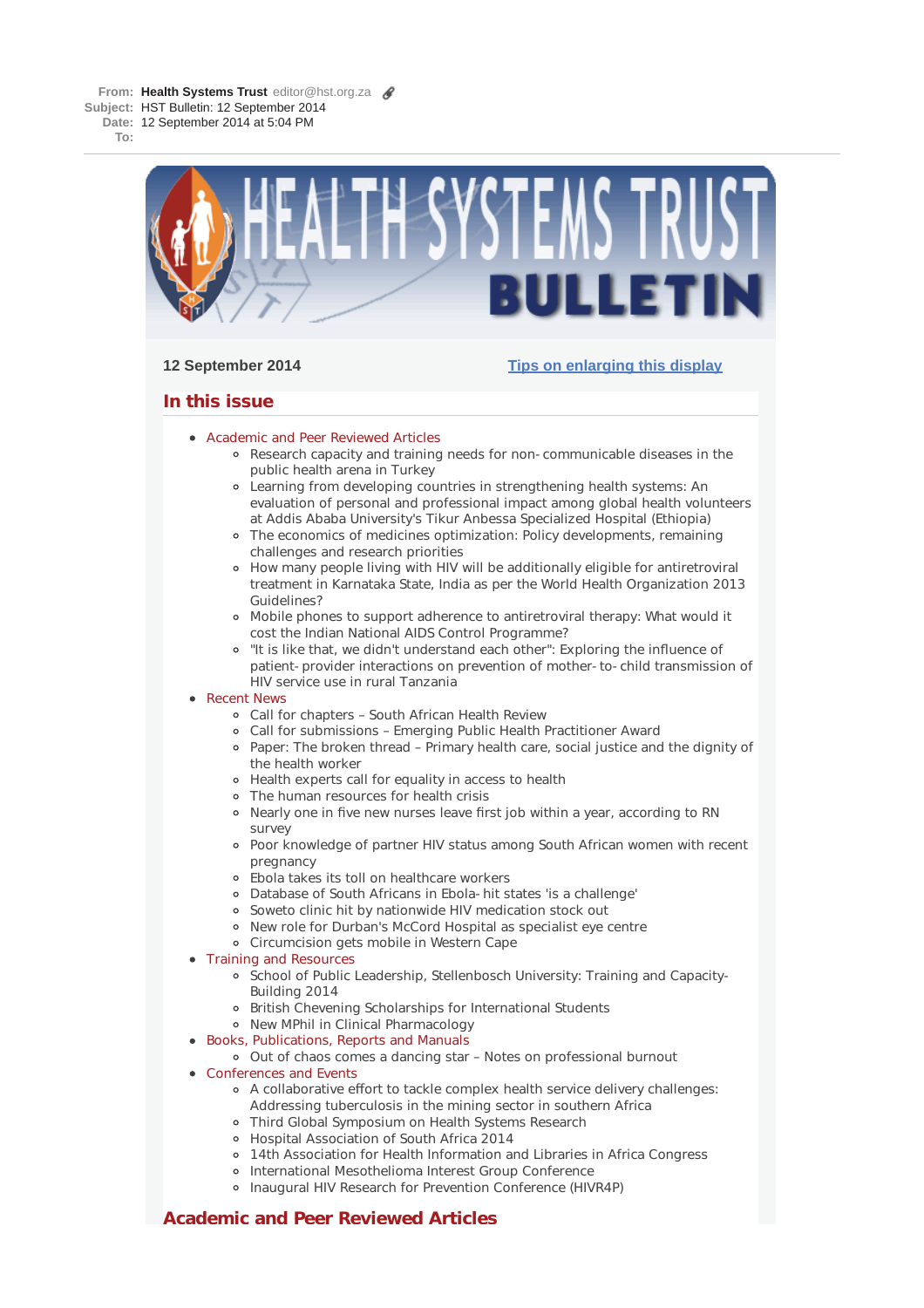### **Research capacity and training needs for non-communicable diseases in the public health arena in Turkey**

*Bulent Kilic, Peter Phillimore, Duygu Islek, Dilek Oztoprak, Eren Korkmaz, Niveen Abu-Rmeileh, Shahaduz Zaman and Belgin Unal. BMC Health Services Research. Published: 5 September 2014.*

The aim of this study is to define the research capacity and training needs for professionals working on noncommunicable diseases (NCDs) in the public health arena in Turkey... Read More »

Source: http://www.biomedcentral.com/1472-6963/14/373/abstract[Accessed: 12 September 2014]

### **back to top**

**Learning from developing countries in strengthening health systems: An evaluation of personal and professional impact among global health volunteers at Addis Ababa University's Tikur Anbessa Specialized Hospital (Ethiopia)**

*Heidi Busse, Ephrem A Aboneh and Girma Tefera. Globalization and Health 2014. Published: 5 September 2014.*

The positive impact of global health activities by volunteers from the United States in low-and middle-income countries has been recognized... Read More »

Source: http://www.globalizationandhealth.com/content/10/1/64/abstract[Accessed: 12 September 2014]

### **back to top**

# **The economics of medicines optimization: Policy developments, remaining challenges and research priorities**

*Rita Faria, Marco Barbieri, Kate Light, Rachel A. Elliott, and Mark Sculpher. British Medical Bulletin. Published: September 2014.*

This review scopes the evidence on the effectiveness and cost-effectiveness of interventions to improve suboptimal use of medicines in order to determine the evidence gaps and help inform research priorities... Read More »

Source: http://bmb.oxfordjournals.org/content/111/1/45.short[Accessed: 12 September 2014]

### **back to top**

### **How many people living with HIV will be additionally eligible for antiretroviral treatment in Karnataka State, India as per the World Health Organization 2013 Guidelines?**

*Sunil Kumar Dodderi, Ajay M. V. Kumar, Balaji R. Naik, Avinash Kanchar, Rewari B. B., Anthony D. Plos One. Published: 5 September 2014.*

The National AIDS control programme (NACP) in India is currently following the World Health Organization (WHO) 2010 antiretroviral therapy (ART) guidelines... Read More »

Source: http://www.plosone.org/article/info%3Adoi%2F10.1371%2Fjournal.pone.0107136[Accessed: 12 September 2014]

#### **back to top**

#### **Mobile phones to support adherence to antiretroviral therapy: What would it cost the Indian National AIDS Control Programme?**

*Rashmi Rodrigues, Lennart Bogg, Anita Shet, Dodderi Sunil Kumar, Ayesha De Costa Journal of the International AIDS Society. Published: 2 September 2014.*

Adherence to antiretroviral treatment (ART) is critical to maintaining health and good clinical outcomes in people living with HIV/AIDS... Read More »

Source: http://www.jiasociety.org/index.php/jias/article/view/19036[Accessed: 12 September 2014]

#### **back to top**

**"It is like that, we didn't understand each other": Exploring the influence of patient-provider interactions on prevention of mother-to-child transmission of HIV service use in rural Tanzania** *Annabelle Gourlay, Alison Wringe, Isolde Birdthistle, Gerry Mshana, Denna Michael, Mark Urassa. Plos One. Published: 2 September 2014.*

Interactions between patients and service providers frequently influence uptake of prevention of mother-to-child transmission (PMTCT) HIV services in sub-Saharan Africa, but this process has not been examined in depth... Read More »

Source: http://www.plosone.org/article/info%3Adoi%2F10.1371%2Fjournal.pone.0106325[Accessed: 12 September 2014]

# **back to top**

# **Recent News**

**Call for chapters – South African Health Review** *Health Systems Trust*

Researchers, educators, students, policy-makers, planners, capacity-builders, managers and specialist practitioners in the field of health systems and related health development disciplines are invited to submit abstracts for the 2014/2015 South African Health Review...Read More »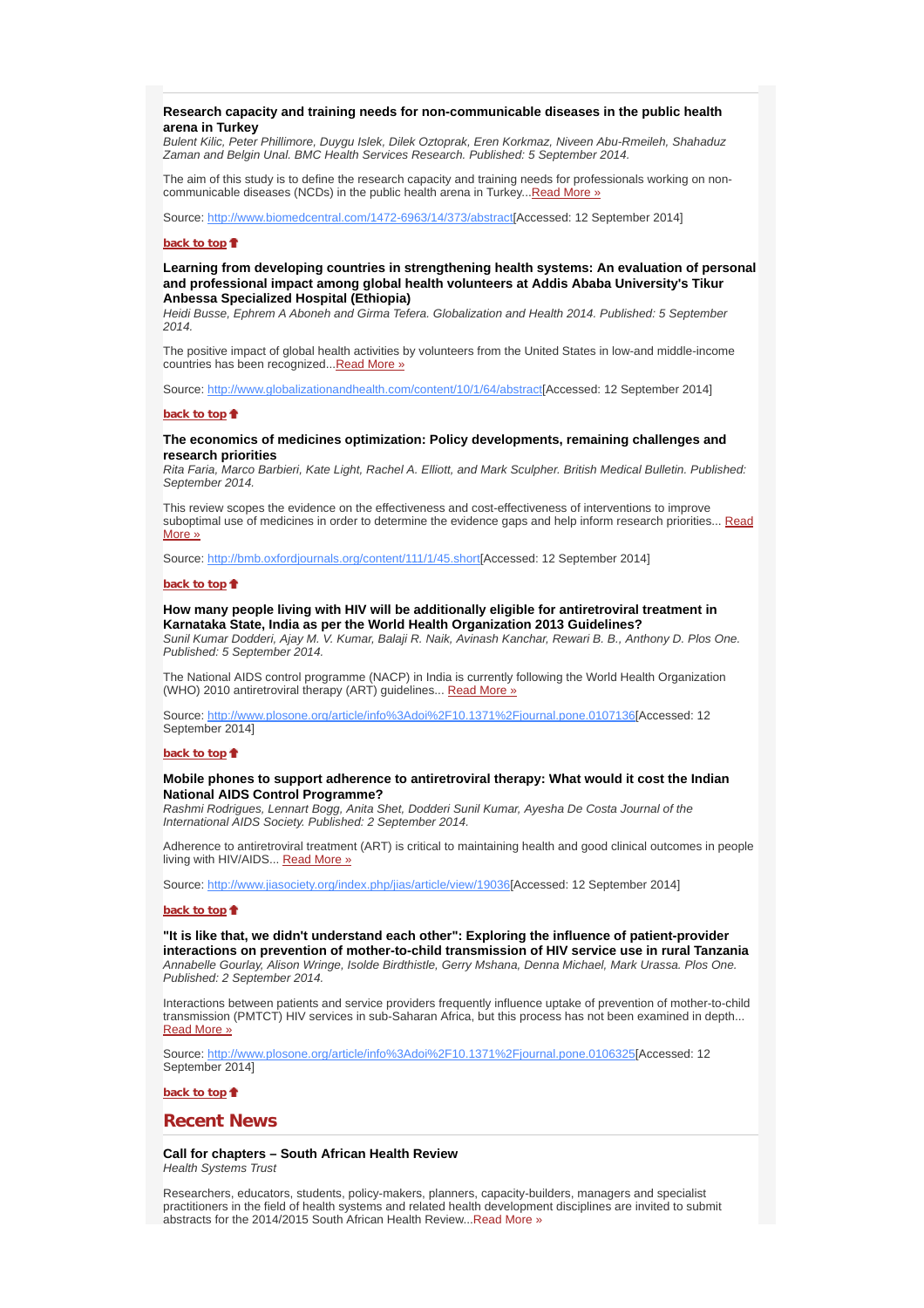Source: http://www.hst.org.za/news/call-chapters-south-african-health-review[Accessed: 12 September 2014]

### **back to top**

# **Call for submissions – Emerging Public Health Practitioner Award**

*Health Systems Trust*

The South African Health Review Emerging Public Health Practitioner Award is offered to South African candidates under the age of 35 to submit a chapter dealing with public health or policy in South Africa for publication in the South African Health Review... Read More »

Source: http://www.hst.org.za/news/call-submissions-emerging-public-health-practitioner-award[Accessed: 12 September 2014]

#### **back to top**

### **Paper: The broken thread – Primary health care, social justice and the dignity of the health worker**

*Health-e News. Published: 2 September 2014.*

This 17-page public position paper was recently presented at a 1 September Wiser lecture by Section27 Executive Director Mark Heywood. The paper argues that the heart of the health systems crisis currently being experienced in South Africa is an acute shortage of health workers... Read More »

Source: http://www.health-e.org.za/2014/09/02/paper-broken-thread-primary-health-care-social-justice-dignityhealth-worker/?utm\_source=rss&utm\_medium=rss&utm\_campaign=paper-broken-thread-primary-health-caresocial-justice-dignity-health-worker[Accessed: 12 September 2014]

#### **back to top**

# **Health experts call for equality in access to health**

*SABC. Published: 1 September 2014.*

Deputy Chairperson of the South African Human Rights Commission Pregs Govender says more needs to be done to ensure access to health for the poor...Read More »

Source: http://www.sabc.co.za/news/a/0a03d5804550aa69960f97a5ad025b24/Health-experts-call-for-equalityin-access-to-health-20140901[Accessed: 12 September 2014]

#### **back to top**

#### **The human resources for health crisis**

*BioMed Central. Published: 28 August 2014.*

Are we really facing a human resources for health (HRH) crisis? If we take crisis to mean a crucial moment in time, then an argument could be made against, as this is not a new problem... Read More »

Source: http://blogs.biomedcentral.com/bmcblog/2014/08/28/the-human-resources-for-health-crisis/[Accessed: 12 September 2014]

#### **back to top**

**Nearly one in five new nurses leave first job within a year, according to RN survey** *New York University. Published: 9 September 2014.*

Turnover of registered nurses (RNs) is an important and widely used measure in analyzing the health care workforce. It's used to project the job market for nurses... Read More »

Source: http://www.eurekalert.org/pub\_releases/2014-09/nyu-n1i090914.php[Accessed: 12 September 2014]

#### **back to top**

**Poor knowledge of partner HIV status among South African women with recent pregnancy** *aidsmap. Published: 29 August 2014.*

Over 40% of women with recent pregnancy and a third of men with recent partner pregnancy do not know the HIV infection status of their partner, research conducted in Durban, South Africa, published in BMC Public Health shows...Read More »

Source: http://www.aidsmap.com/Poor-knowledge-of-partner-HIV-status-among-South-African-women-withrecent-pregnancy/page/2902438/[Accessed: 12 September 2014]

#### **back to top**

#### **Ebola takes its toll on healthcare workers**

*Mail&Guardian. Published: 1 September 2014.*

Nigeria's health minister will hold an emergency meeting of state health commissioners on Monday as West Africa struggles to halt the spread of the deadly Ebola virus... Read More »

Source: http://mg.co.za/article/2014-09-01-ebola-takes-its-toll-on-healthcare-workers/[Accessed: 12 September 2014]

#### **back to top**

**Database of South Africans in Ebola-hit states 'is a challenge'** *BDlive. Published: 3 September 2014.*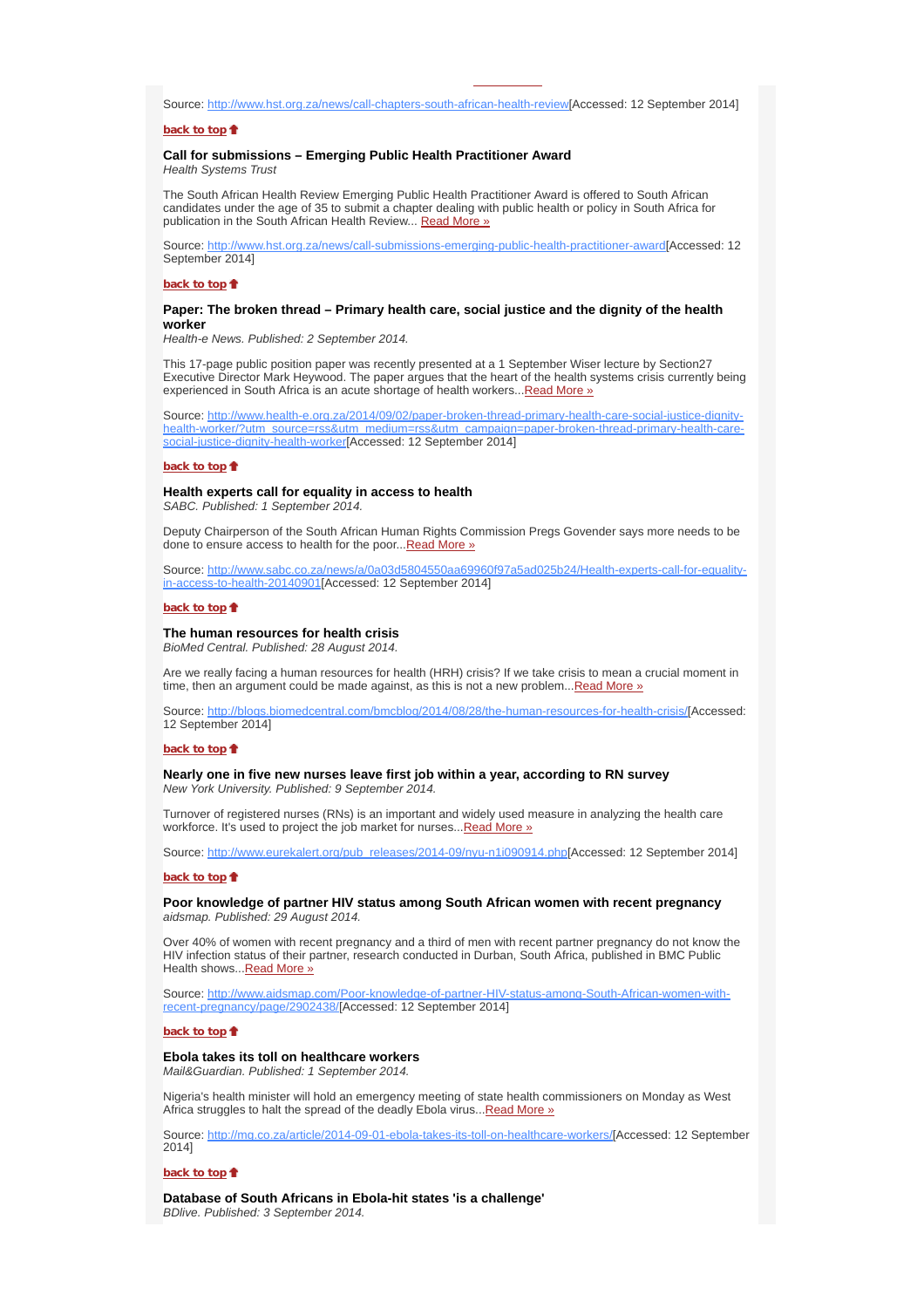The Department of Health now faces the daunting task of setting up a database of South African businesses with operations in Ebola-hit countries... Read More »

Source: http://www.bdlive.co.za/national/health/2014/09/03/database-of-south-africans-in-ebola-hit-states-is-achallenge[Accessed: 12 September 2014]

### **back to top**

# **Soweto clinic hit by nationwide HIV medication stock out**

*Health-e News. Published: 3 September 2014.*

Serving about 1000 patients daily, the clinic began experiencing shortages of the child-friendly form of antiretroviral (ARV) nevirapine...Read More »

Source: http://www.health-e.org.za/2014/09/03/soweto-clinic-hit-nationwide-hiv-medication-stock/? utm\_source=rss&utm\_medium=rss&utm\_campaign=soweto-clinic-hit-nationwide-hiv-medicationstock[Accessed: 12 September 2014]

#### **back to top**

#### **New role for Durban's McCord Hospital as specialist eye centre** *BDlive. Published: 9 September 2014.*

Durban's McCord Hospital is to be turned into a specialist eye hospital, expected to perform at least 40 eye operations a day, from next month... Read More »

Source: http://www.bdlive.co.za/national/health/2014/09/09/new-role-for-durbans-mccord-hospital-as-specialisteye-centre[Accessed: 12 September 2014]

#### **back to top**

# **Circumcision gets mobile in Western Cape**

*Health-e News. Published: 3 September 2014.*

Two mobile operating theatres aim to bring free medical male circumcision (MMC) to villages and rural areas of the Western Cape... Read More »

Source: http://www.health-e.org.za/2014/09/03/circumcision-gets-mobile-w-cape/? utm\_source=rss&utm\_medium=rss&utm\_campaign=circumcision-gets-mobile-w-cape[Accessed: 12 September 2014]

#### **back to top**<sup> $\bullet$ </sup>

# **Training and Resources**

### **School of Public Leadership, Stellenbosch University: Training and Capacity-Building 2014** *Dates: Various*

*Venue: School of Public Leadership (SPL), Stellenbosch University*

The School of Public Leadership presents two accredited people-centred and developmental local governance programmes: Public Participation Programme and Integrated Community Development Planning.Click Here>>

#### **back to top**

# **British Chevening Scholarships for International Students**

*Opportunity closing date: 15 November 2014 Venue: UK*

Chevening Scholarships are awarded to talented individuals with leadership potential. The scholarships offer financial support to study for a Master's degree at one of the UK's leading universities. Click Here>>

**back to top**

### **New MPhil in Clinical Pharmacology**

*Venue: University of Cape Town Contact: lubbe.wiesner@uct.ac.za*

This degree offers postgraduate training in the drug development process, via coursework and a research project with a thesis. The primary objective of this course is to educate and train researchers in the clinical pharmacology of drug development, so that they may contribute to new knowledge in the field of drug discovery and development.Click Here>>

**back to top**

# **Books, Publications, Reports and Manuals**

**Out of chaos comes a dancing star – Notes on professional burnout** *AOSIS Publishers. Published: 2014.*

A collection of essays created from workshops on burnout and stress management, facilitated by the authorClick Here»

**back to top**<sup>t</sup>

# **Conferences and Events**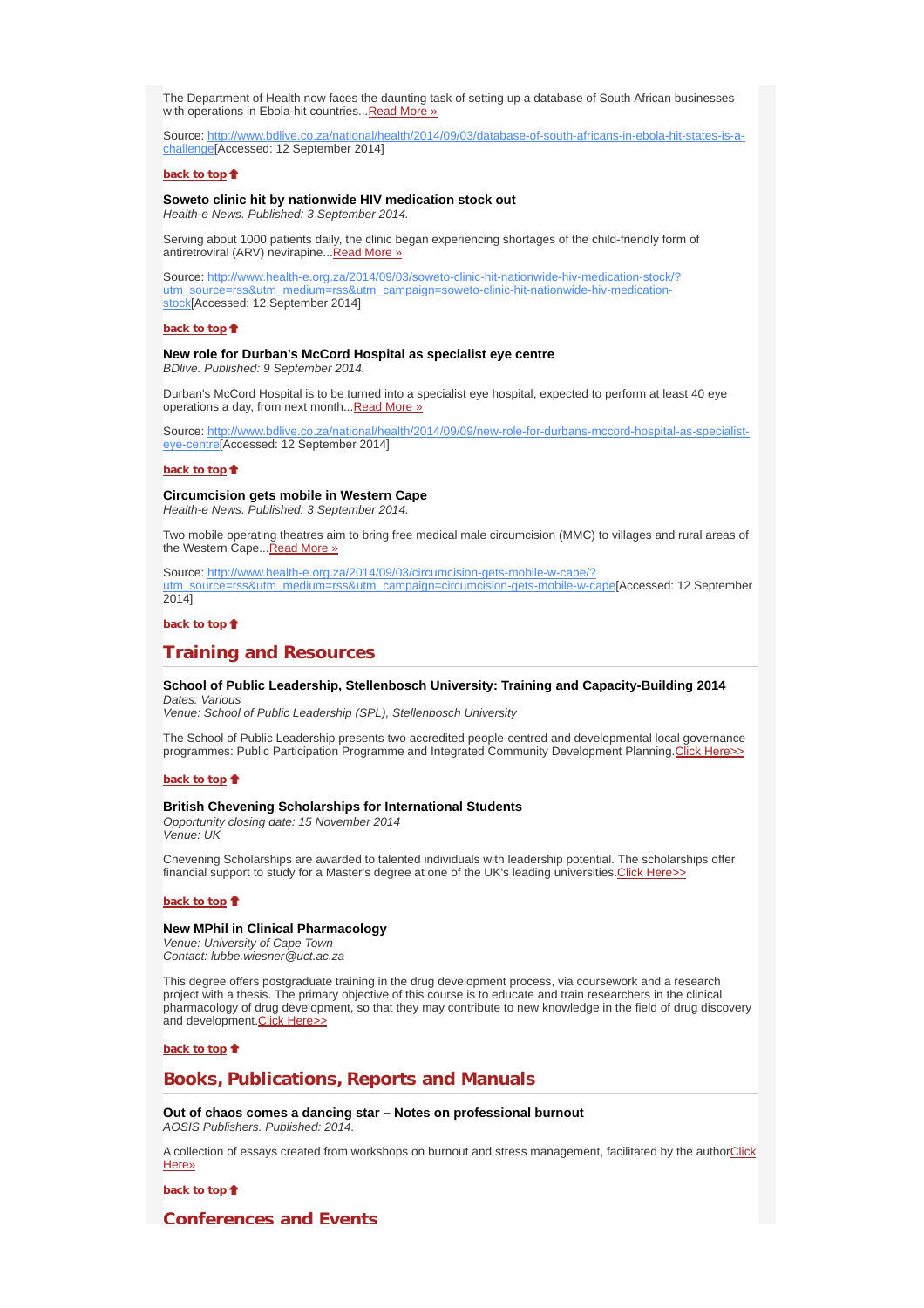# **Conferences and Events**

# **A collaborative effort to tackle complex health service delivery challenges: Addressing tuberculosis in the mining sector in southern Africa**

*When: 30 September 2014 Venue: Westin Hotel, Cape Town, South Africa URL: http://www.worldbank.org/content/dam/Worldbank/document/Africa/South%20Africa/Events/za-addressingtuberculosis-in-the-mining-sector-in-southern-africa-a-capacity-building-workshop-brochure.pdf*

A Capacity Building Workshop: Co-sponsored by the World Bank Group, STOP TB Partnership, The Global Fund to fight AIDS, Tuberculosis and Malaria.

#### **back to top**

#### **Third Global Symposium on Health Systems Research**

*When: 30 September to 3 October 2014 Venue: Cape Town International Convention Centre, South Africa URL: http://hsr2014.healthsystemsresearch.org/*

The theme of the symposium is the science and practice of people-centred health systems, chosen to enable participants to address current and critical concerns of relevance across countries in all parts of the world.

#### **back to top**

#### **Hospital Association of South Africa 2014**

*When: 15-17 October 2014 Venue: Sandton Convention Centre, Johannesburg, South Africa URL: http://www.conferencehasa.co.za*

The Hospital Association of South Africa (HASA) is a confederation of private hospitals and ambulatory clinics, operating on a non-profit basis, representing the collective interests of private hospitals in South Africa in respect of economic and social policy and other areas, as agreed to by its members.

#### **back to top**

### **14th Association for Health Information and Libraries in Africa Congress**

*When: 20-24 October 2014 Venue: Mwalimu Julius Nyerere International Convention Centre, Dar es Salaam, Tanzania URL: http://www.ahila-tz.org/*

AHILA was founded in 1984 with the aim of improving provision of up-to-date and relevant health information; encourage professional development of health librarians; promote information resource sharing in Africa and exchange of experiences as well as promoting the development and standardization and exchange of health databases in Africa.

### **back to top**

#### **International Mesothelioma Interest Group Conference**

*When: 21-24 October 2014 Venue: Cape Town International Convention Centre, South Africa URL: http://imig2014.org/*

iMig cordially looks forward to welcoming you to Cape Town, South Africa from 21-24 October 2014 for the 12th International Mesothelioma Interest Group Conference - the world's premier medical congress on mesothelioma. Our theme is the ongoing quest for cure.

#### **back to top**

#### **Inaugural HIV Research for Prevention Conference (HIVR4P)**

*When: 28-31 October 2014 Venue: Cape Town International Convention Centre, South Africa URL: http://hivr4p.org/*

HIV R4P is the world's first and only scientific meeting dedicated exclusively to biomedical HIV prevention research. Through both abstract and non-abstract driven sessions, the conference will support cross-fertilization between research on HIV vaccines, microbicides, PrEP, treatment as prevention and other biomedical prevention approaches, while also providing a venue to discuss the research findings, questions and priorities that are specific to advancing each modality.

**back to top**

Health Systems Trust on facebook. Keep up to date with our activities and the latest news, events and publications on public health in southern Africa.Follow us at https://www.facebook.com/HealthSystemsTrust

> Forward this email to a friend. Not interested anymore? Unsubscribe. Health Systems Trust PO Box 808, Durban, 4000 Tel: 031 266 9090 Fax: 031 266 9199 Email: editor@hst.org.za